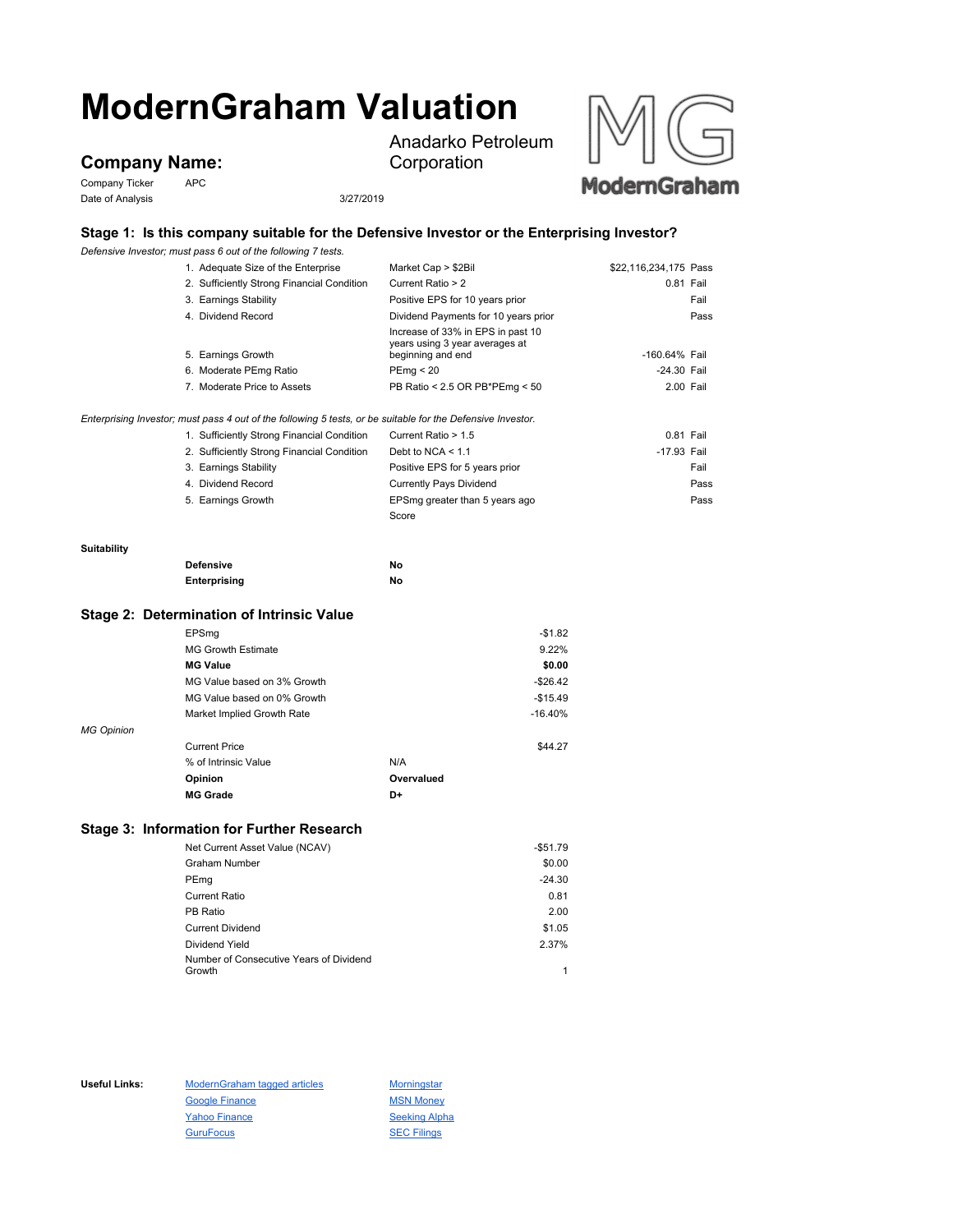| <b>EPS History</b> |           | <b>EPSmg History</b>                 |                  |
|--------------------|-----------|--------------------------------------|------------------|
| Next Fiscal Year   |           |                                      |                  |
| Estimate           |           | -\$0.92 Next Fiscal Year Estimate    | $-$1.82$         |
| Dec2018            | \$1.20    | Dec2018                              | $-$3.00$         |
| Dec2017            | $-$0.85$  | Dec2017                              | $-$4.85$         |
| Dec2016            | $-$5.90$  | Dec2016                              | $-$5.65$         |
| Dec2015            | $-$13.18$ | Dec2015                              | $-$4.73$         |
| Dec2014            | $-$3.47$  | Dec2014                              | $-$0.40$         |
| Dec2013            | \$1.58    | Dec2013                              | \$0.91           |
| Dec2012            | \$4.74    | Dec2012                              | \$0.89           |
| Dec2011            | $-$5.32$  | Dec2011                              | \$0.04           |
| Dec2010            | \$1.52    | Dec2010                              | \$3.57           |
| Dec2009            | $-$0.28$  | Dec2009                              | \$4.89           |
| Dec2008            | \$6.91    | Dec2008                              | \$6.94           |
| Dec2007            | \$8.08    | Dec2007                              | \$6.30           |
| Dec2006            | \$10.24   | Dec2006                              | \$4.78           |
| Dec2005            | \$2.45    | Dec2005                              | \$1.83           |
| Dec2004            | \$1.59    | Dec2004                              | \$1.46           |
| Dec2003            | \$2.55    | Dec2003                              | \$1.27           |
| Dec2002            |           | \$0.81 Balance Sheet Information     | 12/1/2018        |
| Dec2001            |           | -\$0.38 Total Current Assets         | \$3,795,000,000  |
| Dec2000            |           | \$2.08 Total Current Liabilities     | \$4,658,000,000  |
| Dec1999            |           | \$0.06 Long-Term Debt                | \$15,470,000,000 |
|                    |           | <b>Total Assets</b>                  | \$40,376,000,000 |
|                    |           | Intangible Assets                    | \$5,630,000,000  |
|                    |           | <b>Total Liabilities</b>             | \$29,433,000,000 |
|                    |           | Shares Outstanding (Diluted Average) | 495,000,000      |